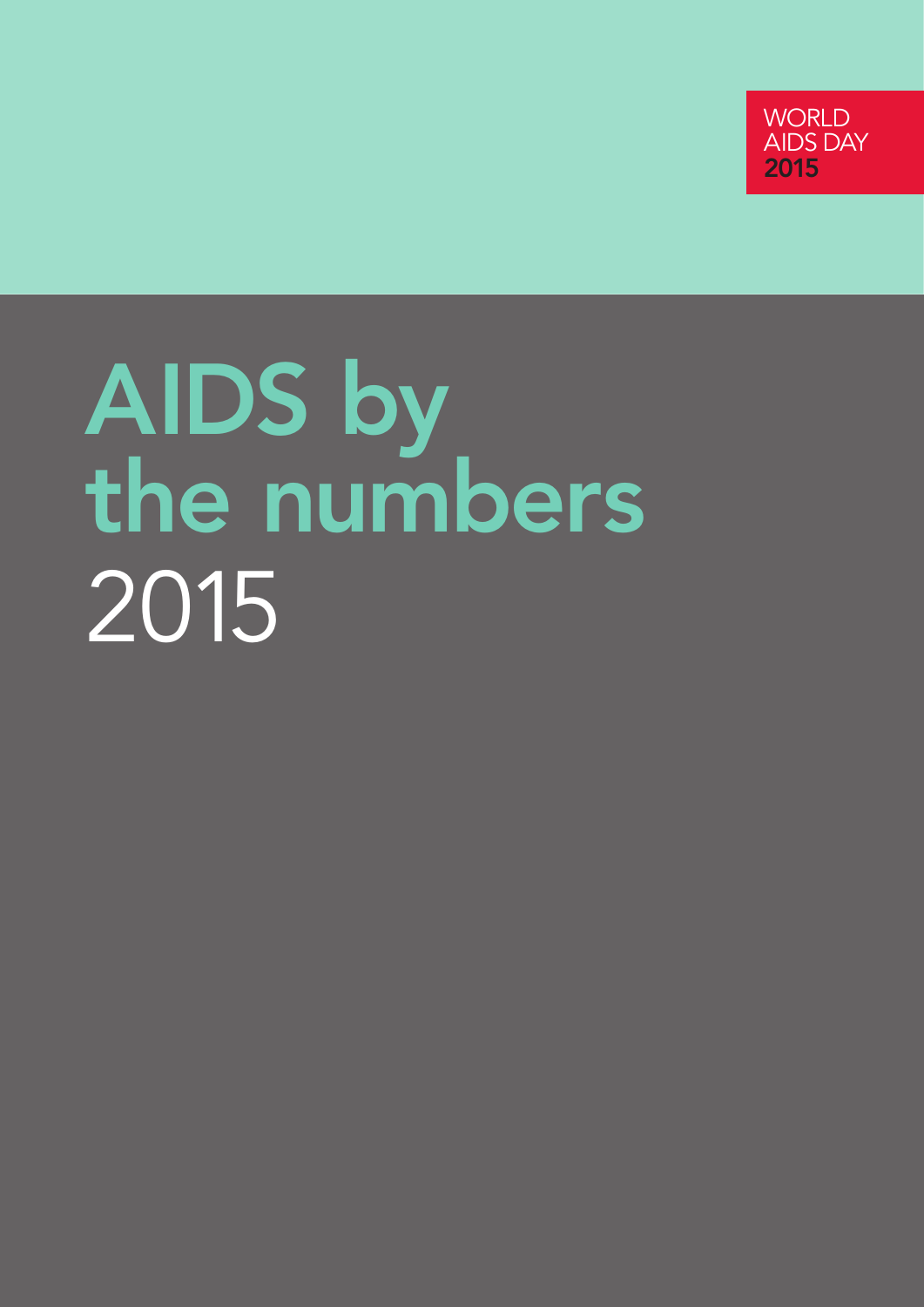







among children since 2000





therapy since 2010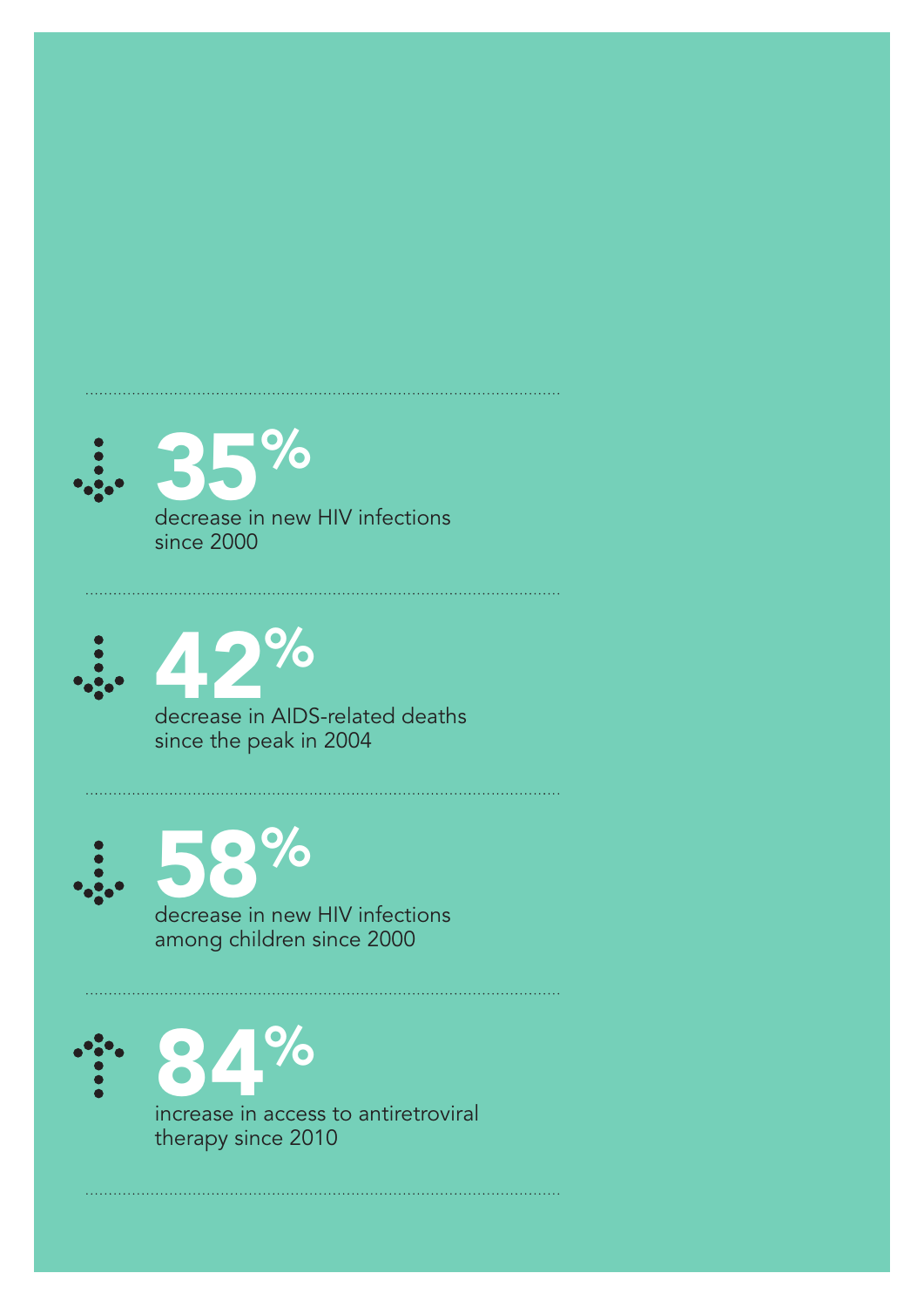The world has halted and reversed the spread of HIV. The epidemic has been forced into decline. New HIV infections and AIDS-related deaths have fallen dramatically since the peak of the epidemic. Now the response is going one step further—ending the AIDS epidemic by 2030.

#### 15.8 million on treatment

In 2014, 36.9 million people were living with HIV. The number of people living with HIV continues to increase, in large part because more people globally are accessing antiretroviral therapy and as a result are living longer, healthier lives. As of June 2015, 15.8 million people were accessing treatment. At the same time, even though new HIV infections have declined, there is still an unacceptably high number of new HIV infections and AIDS-related deaths occurring each year. In 2014, around 2 million people were newly infected with HIV and 1.2 million people died of AIDS-related illnesses.

#### Millennium Development Goals to Sustainable Development Goals

The world has exceeded the AIDS targets of Millennium Development Goal (MDG) 6, halting and reversing the spread of HIV, and more and more countries are getting on the Fast-Track to end the AIDS epidemic by 2030 as part of the Sustainable Development Goals (SDGs).

New HIV infections have fallen by 35% since 2000 (by 58% among children) and AIDS-related deaths have fallen by 42% since the peak in 2004. The global response to HIV has averted 30 million new HIV infections and nearly 8 million (7.8 million) AIDS-related deaths since 2000, when the MDGs were set.

Ensuring access to antiretroviral therapy for 15.8 million people is an achievement deemed impossible 15 years ago. In 2000, fewer than 1% of people living with HIV in low- and middle-income countries had access to treatment. In 2014, the global coverage of people receiving antiretroviral therapy was 40%.

But HIV continues to shine a harsh light on the inequalities of the world. AIDS is unfinished business.

The case for change is compelling and commanding. Significant gaps and shortcomings of the response must be rectified. Accelerating the AIDS response in low- and middle-income countries could avert 28 million new HIV infections and 21 million AIDS-related deaths between 2015 and 2030, saving US\$ 24 billion annually in additional HIV treatment costs.

The next phase of the AIDS response must account for new realities, opportunities and evidence, including a rapidly shifting context and a new sustainable development agenda. The AIDS response has a single priority for the next 15 years: ending the AIDS epidemic by 2030.



million people living with HIV were accessing antiretroviral therapy as of June 2015.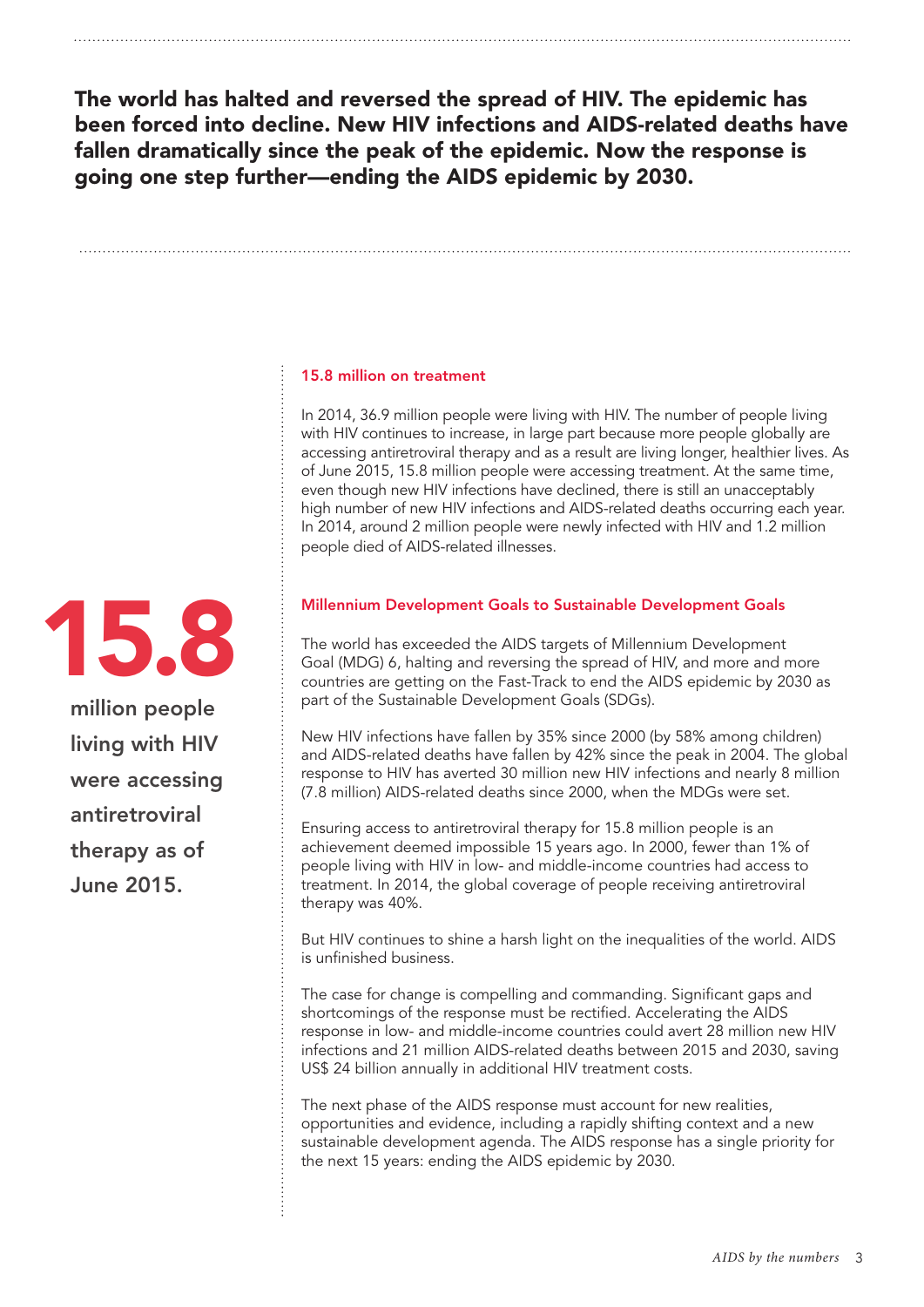### Results to be achieved by getting on the Fast-Track

Rapid scale-up of essential HIV prevention and treatment approaches will enable the response to outpace the epidemic.

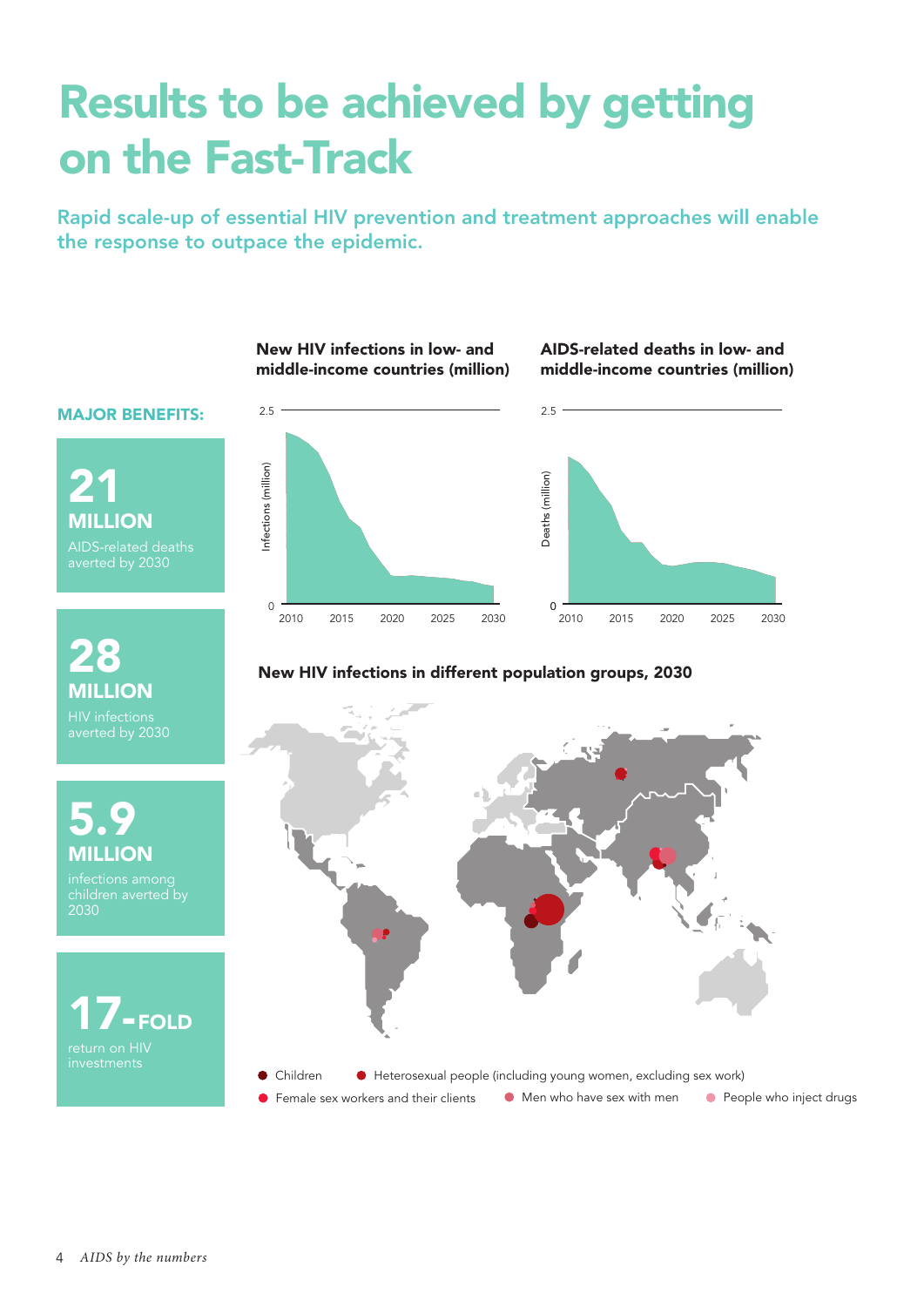#### UNAIDS Fast-Track

To take the AIDS response forward, UNAIDS has developed a Fast-Track approach to reach a set of time-bound targets by 2020. The targets include 90% of all people living with HIV knowing their HIV status, 90% of people who know their HIV-positive status having access to treatment and 90% of people on treatment having suppressed viral loads. They also include reducing new HIV infections by 75% and achieving zero discrimination.

Of the 36.9 million people living with HIV globally 17.1 million do not know they have the virus and need to be reached with HIV testing services, and around 22 million do not have access to HIV treatment, including 1.8 million children.

At current levels, there will be a gap of US\$ 9 billion globally between the resources available today and the resources needed to reach the UNAIDS 2020 Fast-Track Targets. The annual global cost of attaining the Fast-Track Targets will reach a peak of US\$ 31.1 billion in 2020. After 2020, resource needs will start to decline.

Over the next five years the AIDS response requires front-loading investments and increasing the diversity of investment, innovative delivery mechanisms and partnerships to ensure that no one is left behind, especially adolescents, young people and key populations.

The Fast-Track approach combined with a social justice agenda that puts people first and ensures that their sexual and reproductive health and rights needs are fully respected and met will be unstoppable.

If the world does not act to break the epidemic by 2020, it could rebound to levels seen 10 years ago.

#### Location–population

The Fast-Track approach may be guided at the national level, but it is realized at the local level. Fast-Track requires cities, towns and communities to take charge of their HIV responses by analysing the nature of their epidemic and then using a location–population approach to focus their resources on evidence-informed high-impact progammes in the geographical areas and among the populations in greatest need.

The key is to do the right things at the right place, for the right people and in the right way.

#### Ending the AIDS epidemic by 2030—UNAIDS 2016–2021 Strategy

With the SDGs, the world has committed to end the AIDS epidemic by 2030. This ambitious yet wholly attainable objective represents an unparalleled opportunity to change the course of history for ever.

The UNAIDS 2016–2021 Strategy is one of the first in the United Nations system to be aligned to the SDGs, which set the framework for global development policy over the next 15 years, including ending the AIDS epidemic by 2030.

This is an exciting time in the AIDS response. The world is building momentum towards a sustainable, equitable and healthy future for all.



million people living with HIV globally in 2014



million people who need to be reached with antiretroviral therapy

17.1

million people living with HIV do not know they have the virus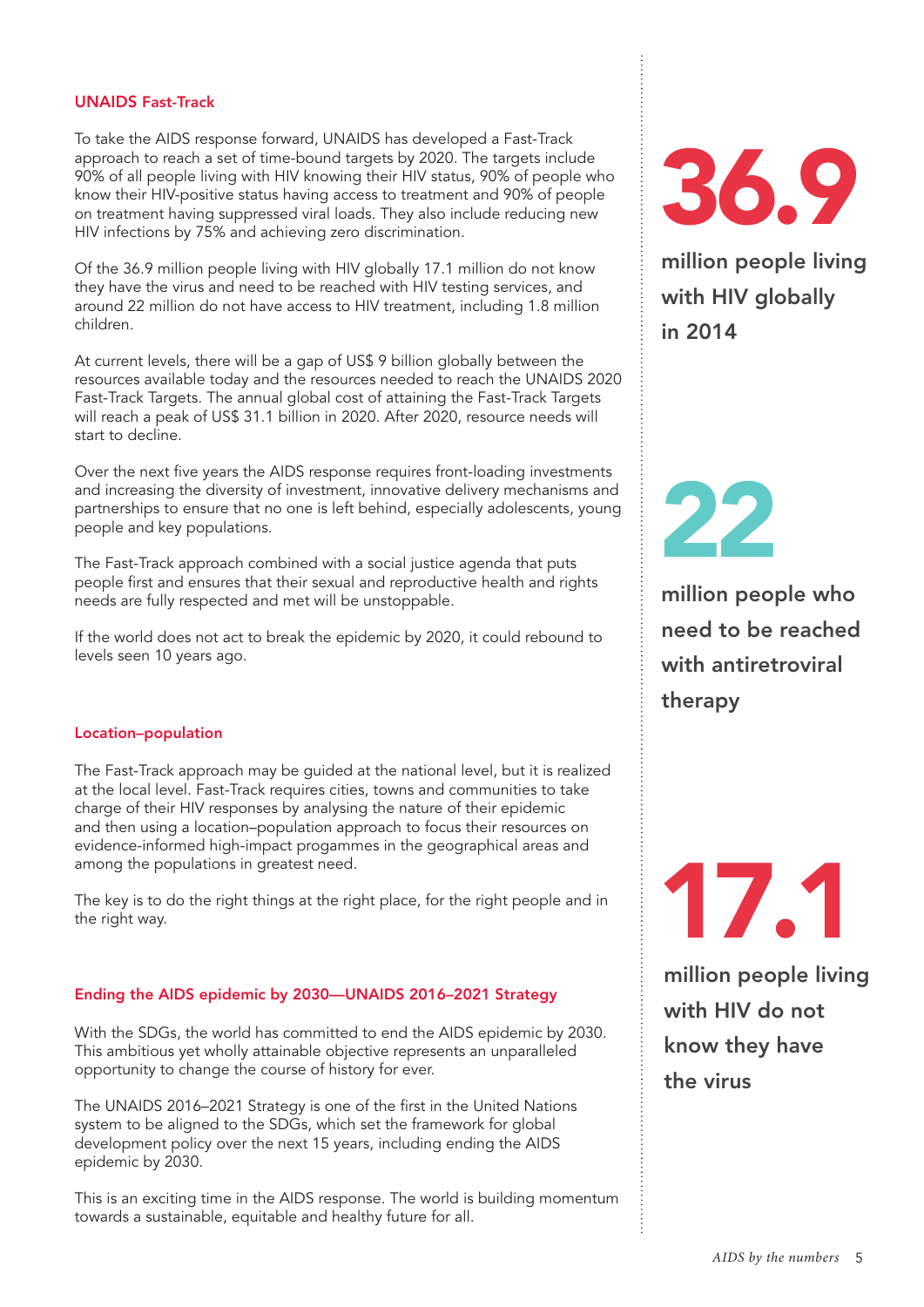#### UNAIDS 2016–2021 Strategy: targets, goals, vision

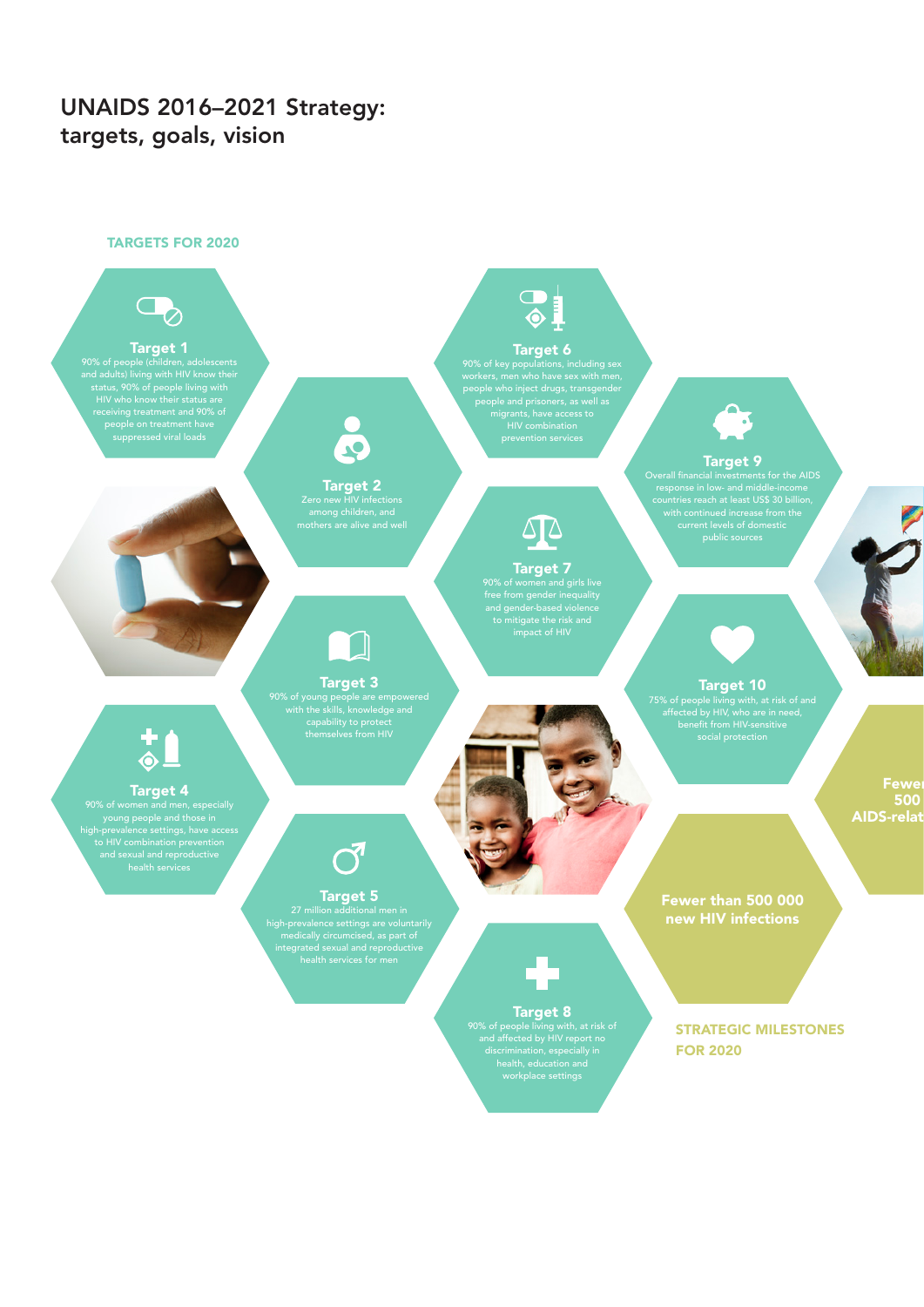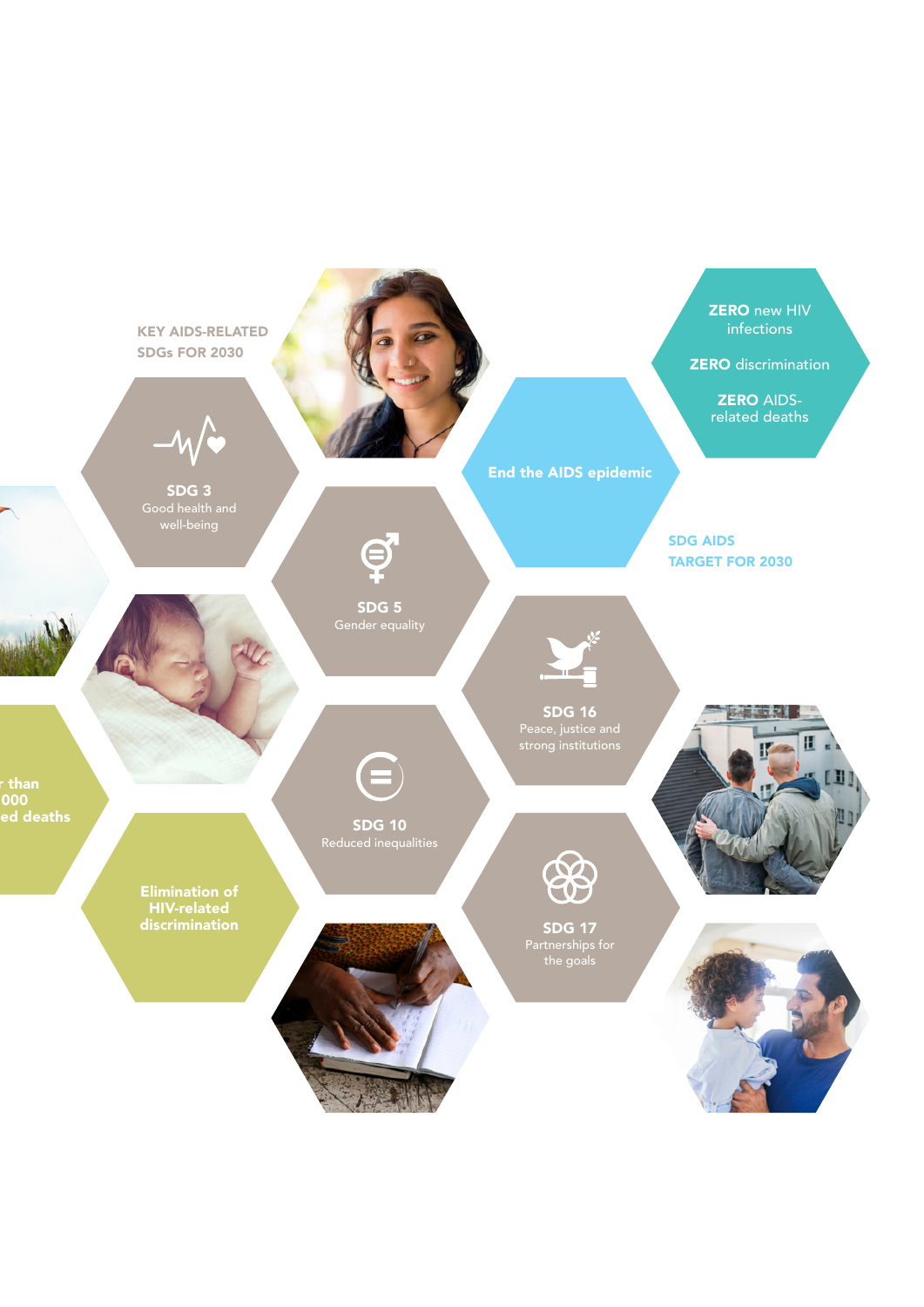## Snapshot of the regions New HIV infections

#### Sub-Saharan Africa



In sub-Saharan Africa, there were an estimated 1.4 million new HIV infections in 2014. A drop of 41% since 2000.

2000 2.3 million [2.2 million–2.4 million] 2014 1.4 million [1.2 million–1.5 million]

#### **Caribbean**



In the Caribbean, the number of new HIV infections fell by half between 2000 and 2014.

2000 27 000 [21 000–31 000] 2014 13 000 [9600–17 000]

#### Middle East and North Africa



In the Middle East and North Africa, the estimated number of **people** acquiring HIV rose by 26% between 2000 and 2014.

2000 18 000 [12 000–23 000] 2014 22 000 [13 000–33 000]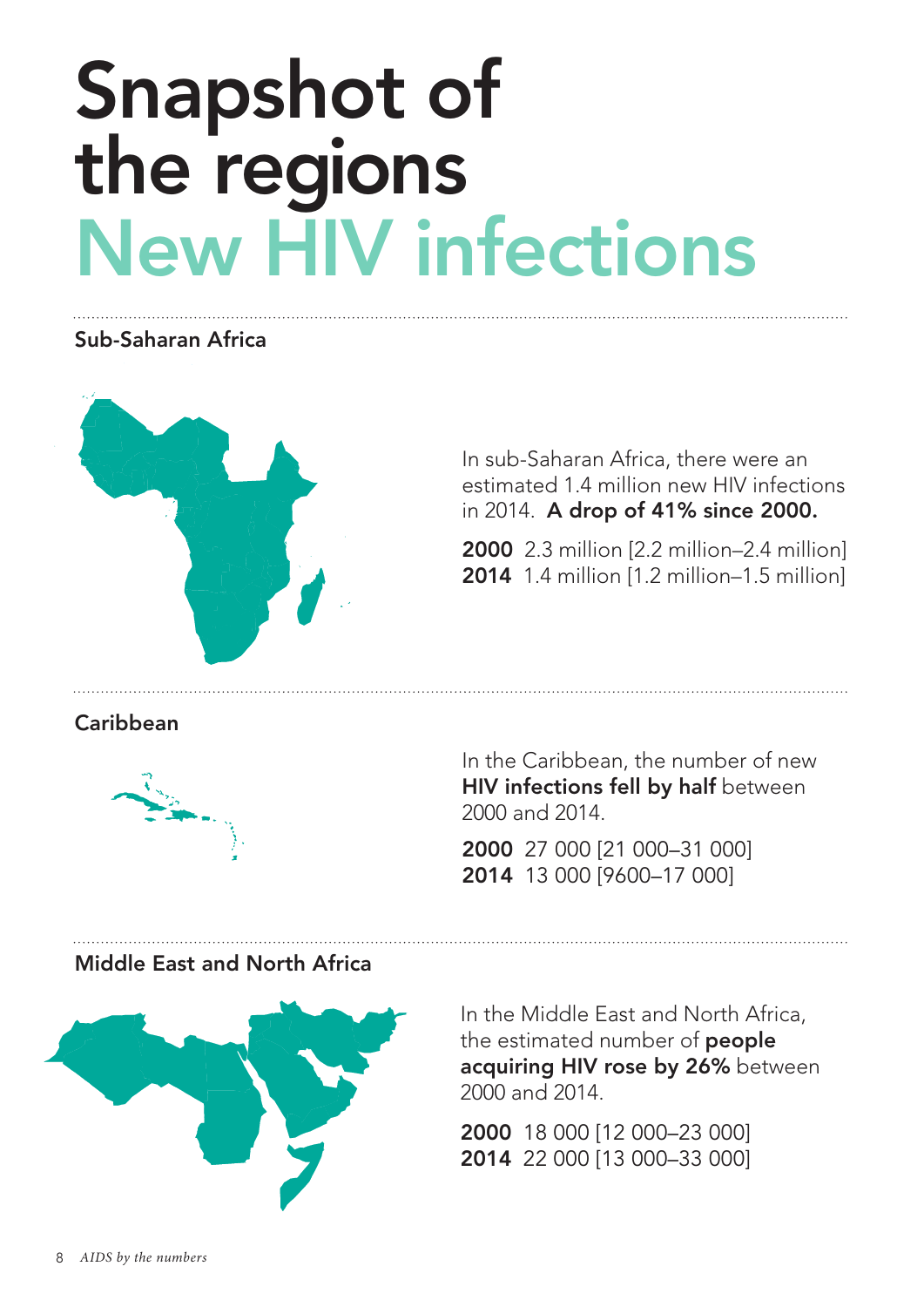#### Latin America



In Latin America, the number of new HIV infections in 2014 was 17% lower than in 2000

2000 100 000 [88 000–120 000] 2014 87 000 [70 000–100 000]

#### Western and central Europe and North America



The number of new infections has remained fairly stable since 2000.

2000 87 000 [53 000–130 000] 2014 85 000 [48 000–130 000]

#### Eastern Europe and central Asia



In eastern Europe and central Asia, new infections rose by 30% between 2000 and 2014.

2000 100 000 [90 000–120 000] 2014 140 000 [110 000–160 000]

#### Asia and the Pacific



HIV infections declined by 31% in Asia and the Pacific.

2000 500 000 [440 000–590 000] 2014 340 000 [240 000–480 000]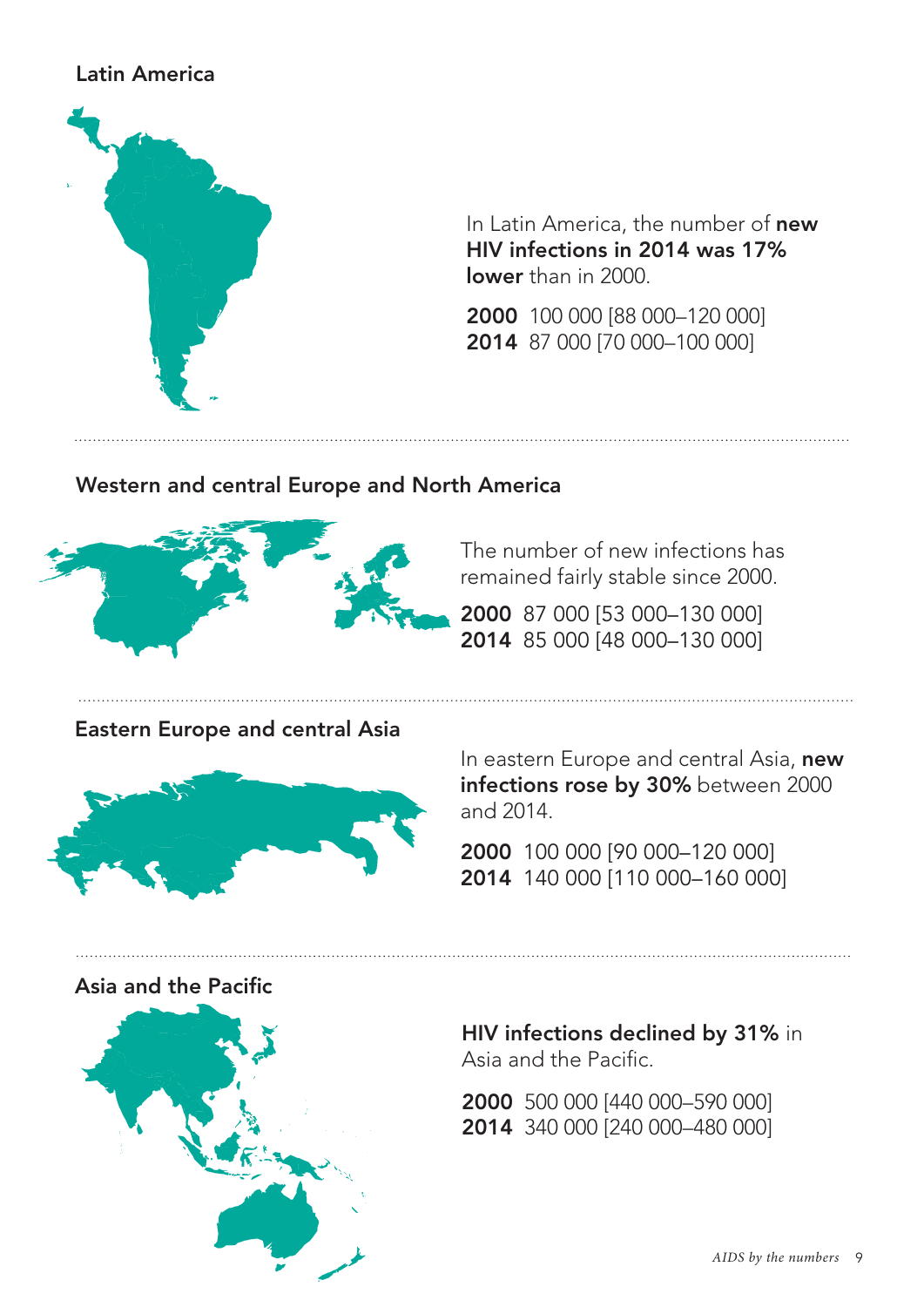### Snapshot of the regions AIDS-related deaths

#### Sub-Saharan Africa



There were an estimated 34% fewer AIDS-related deaths in sub-Saharan Africa in 2014 than in 2000.

2000 1.2 million [1 million–1.5 million] 2014 790 000 [670 000–990 000]

#### **Caribbean**



Between 2000 and 2014 the number of AIDS-related deaths in the region fell by more than half.

2000 18 000 [12 000–28 000] 2014 8800 [5700–13 000]

#### Middle East and North Africa



In the Middle East and North Africa, the estimated number of AIDS-related deaths more than trebled between 2000 and 2014.

2000 3 600 [1 600–7 100] 2014 12 000 [5300–24 000]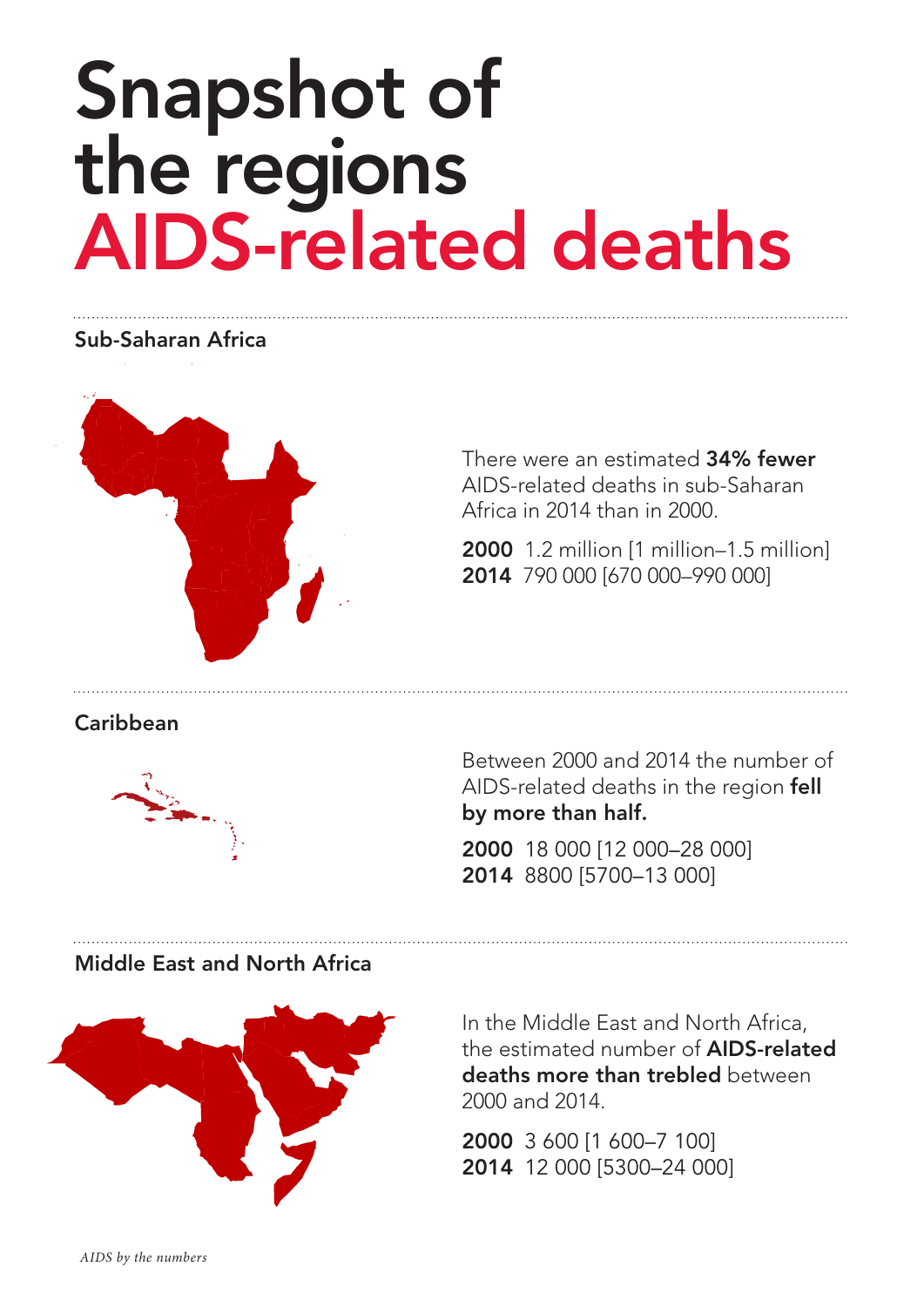#### Latin America



AIDS-related deaths have decreased by 31% in Latin America.

2000 60 000 [43 000–120 000] 2014 41 000 [30 000–82 000]

#### Western and central Europe and North America



From 2000 to 2014, AIDS-related deaths fell by 12%.

2000 29 000 [12 000–96 000] 2014 26 000 [11 000–86 000]

#### Eastern Europe and central Asia



The number of AIDS-related deaths in the region more than trebled between 2000 and 2014.

2000 20 000 [11 000–45 000] 2014 62 000 [34 000–140 000]

#### Asia and the Pacific



AIDS-related deaths increased by 11% in Asia and the Pacific between 2000 and 2014. A downward trend started in 2005, however, totalling a 30% drop.

2000 220 000 [130 000–510 000] 2014 240 000 [140 000–570 000]